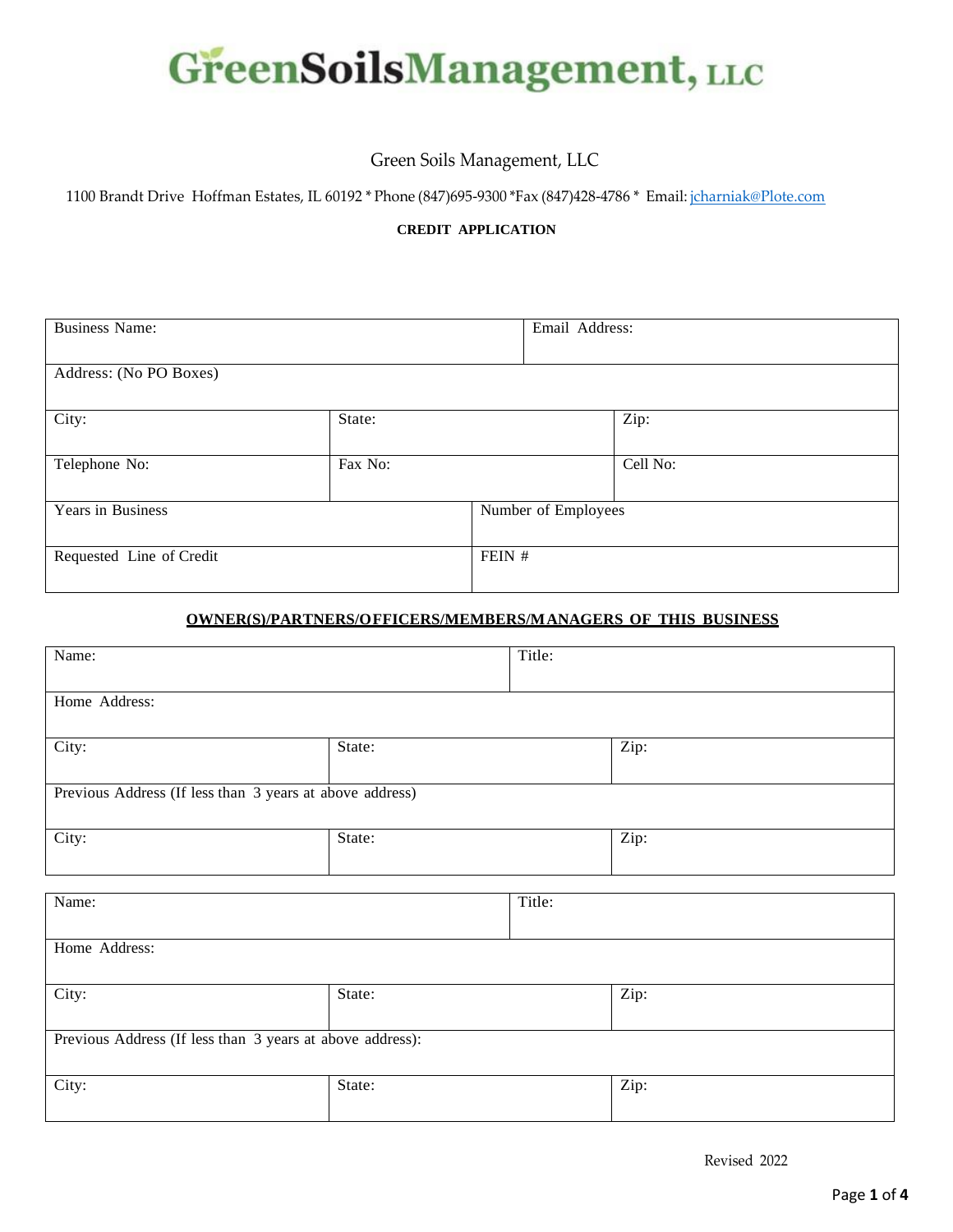#### **BANK REFERENCES**

| Bank Name:       | Address:    |        |      |
|------------------|-------------|--------|------|
|                  | City:       | State: | Zip: |
|                  | Phone No.   | Email: |      |
| Type of Account: | Account No: |        |      |
|                  |             |        |      |
| Bank Name:       | Address:    |        |      |
|                  | City:       | State: | Zip: |
| Type of Account: | Account No: |        |      |

#### **TRADE CREDIT REFERENCES**

| <b>Business Name:</b> |               | <b>Business Name:</b> |        | <b>Business Name:</b> |      |
|-----------------------|---------------|-----------------------|--------|-----------------------|------|
| Address:              |               | Address:              |        | Address:              |      |
| City:                 |               | City:                 |        | City:                 |      |
| State:                | Zip:          | State:                | Zip:   | State:                | Zip: |
| Phone No:             |               | Phone No:             |        | Phone No:             |      |
| Email:                | <b>Email:</b> |                       | Email: |                       |      |

- 1. **Terms:** Net 30 days based on invoice date.
- 2. **Finance charge**: 1 ½% per month will be added to any invoice after 60 days.
- 3. All accounts will be subject to review for possible lien action when invoices remain unpaid after 45 days. When appropriate, we will send lien notice prior to the 90 day limit or automatically put accounts on C.O.D. when invoices and finance charges go unpaid after 90 days.
- 4. Sales tax must be charged on all purchases until a valid tax exemption certificate is on file in our office. PRIOR TO THE PURCHASE OF MATERIALS, PLEASE PROVIDE THE TAX EXEMPT CERTIFICATE FOR ALL TAX EXEMPT JOBS. This will eliminate the tax from being charged on your invoices.
- 5. All collection fees and costs including attorney fees on overdue accounts are payable by the customer.
- 6. For billing purposes, please instruct all drivers (whether your own or contract haulers) to provide project name, your customer's name and location destination.
- 7. If a check is returned from the bank for non-sufficient funds, you will be responsible for the \$50.00 NSF fee for each check. PAYMENT MUST BE MADE ON THE NSF CHECK WITHIN SEVEN (7) DAYS OF NOTIFICATION EITHER WITH CASH, CASHIER'S CHECK OR A MONEY ORDER. If payment has not been made after (7) days, it will be given to our attorney.

Please have an officer of your company sign and return this form to acknowledge that it has been received and that the payment conditions have been accepted.

|               | Signature |  |
|---------------|-----------|--|
| Printed Name: |           |  |

Title: Date: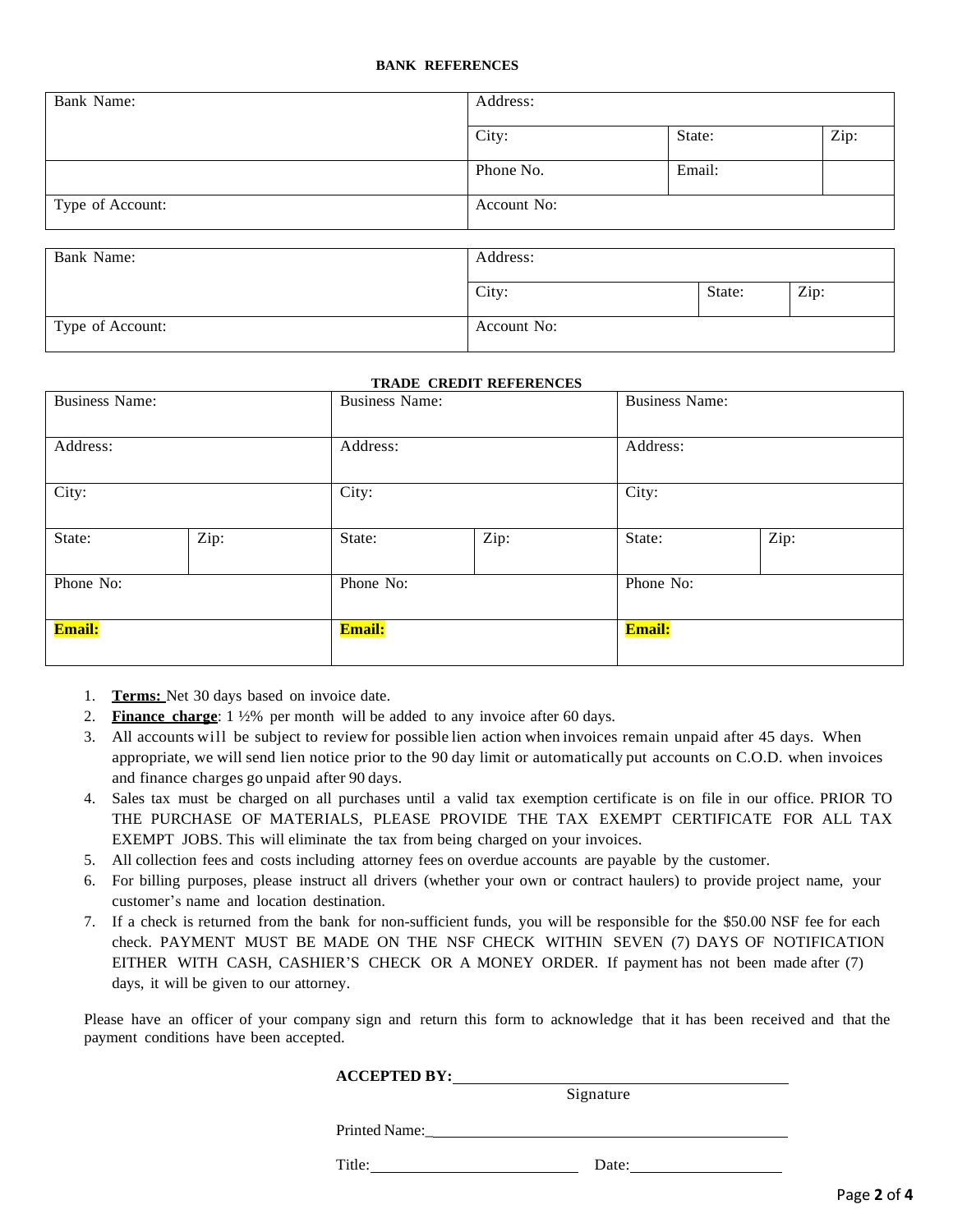# **GreenSoilsManagement, LLC**

I/We authorize Green Soils Management, LLC to obtain any information (credit references, banking, etc) required concerning the application and statement hereon. I/WE herby affirm that the information given for the purpose of obtaining credit is true and correct. Should credit be granted, the undersigned hereby guarantees payment of all present and future debts, owing from time to time to Green Soils Management, LLC. Furthermore, this application is made with the understanding and agreement that all charges will be DUE AND PAYABLE 30 DAYS FROM DATE OF INVOICE. I/We acknowledge that I/We have read and understand the above terms. In the event of default payment, I/ We agree to pay the maximum legal rate of interest; and in case of suit, I/We agree to pay attorney's fees incurred by Green Soils Management, LLC as well as costs incident thereto.

Date: the contract of the contract of the contract of the contract of the contract of the contract of the contract of the contract of the contract of the contract of the contract of the contract of the contract of the cont

Signature

Company Name:\_ \_ \_ Title:

## **(MUST BE SIGNED BY THE PRESIDENT OR VICE PRESIDENT FOR THE CORPORATION; PARTNER FOR PARTNERSHIP OR MEMBER/MANAGEROF A LIMITED LIABILTY COMPANY)**